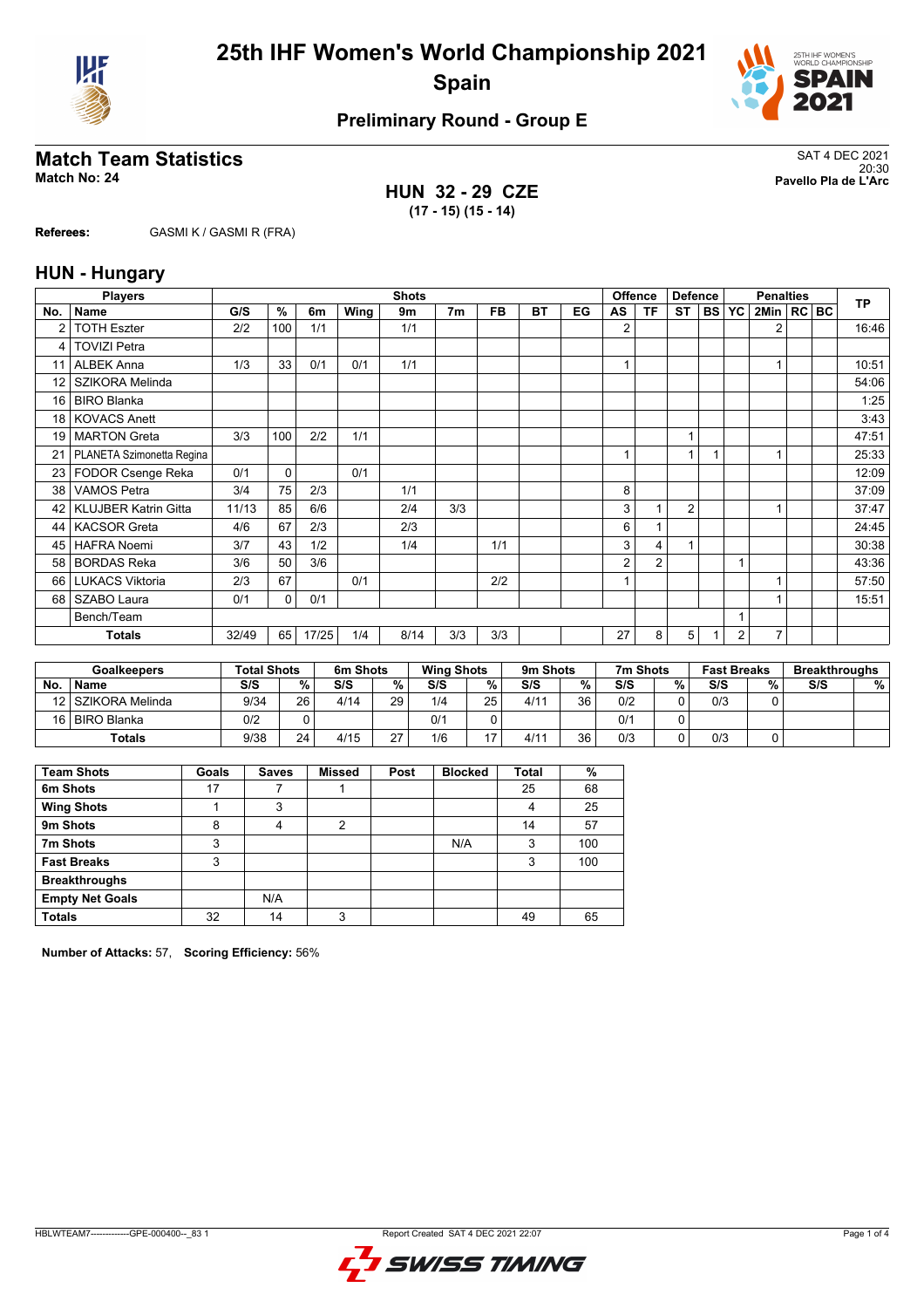



#### **Match Team Statistics** SAT 4 DEC 2021 20:30 **Match No: 24 Pavello Pla de L'Arc**

**HUN 32 - 29 CZE (17 - 15) (15 - 14)**

**Referees:** GASMI K / GASMI R (FRA)

## **HUN - Hungary**

#### **Shots Distribution Players** Goals / Shots 4 TOVIZI P  $\overline{a}$  11 ALBEK A  $2$  TOTH E 12 SZIKORA M 16 BIRO B 18 KOVACS A 19 MARTON G  $\frac{1}{1/1}$ ۲F TГ п  $1/1$  $7/1$ 1/1<br>1/1<br>1/1 1/1 1/1  $\frac{1}{2}$  0/2 8 Œ R,  $1/1$  . ă. u d u e u d u d x

| 21 PLANETA S | 23 FODOR C | 38 VAMOS P                  | 42 KI UJBER K               | 44 KACSOR G              | 45 HAFRA N               | 58 BORDAS R          |
|--------------|------------|-----------------------------|-----------------------------|--------------------------|--------------------------|----------------------|
|              |            | 414<br>1/1                  | $\overline{2}/\overline{3}$ | 414<br>$\mathcal{L}$     | 2/2<br>414<br>0/1        | 10<br>1/1<br>172     |
|              |            |                             | A<br>$1 \cdot 2/2$          | 1/1<br>- 8 1             | $2/2$ $\blacksquare$ 0/1 |                      |
|              |            | 1/2<br>$0/1$ $\blacksquare$ | $\blacksquare$ 2/2          | $2/2$ $\blacksquare$ 0/1 | 0/1<br>1/2               | 2/2<br>$\bullet$ 0/1 |
|              |            |                             | 1-Missed                    |                          | 1-Missed                 | 1-Missed             |

| <b>66 LUKACS V</b> |     | 68 SZABOL |  |  |  |  |  |  |  |
|--------------------|-----|-----------|--|--|--|--|--|--|--|
|                    |     |           |  |  |  |  |  |  |  |
|                    |     |           |  |  |  |  |  |  |  |
| 1/1                | 0/1 | 0/1       |  |  |  |  |  |  |  |

**Team** Goals / Shots

3-Missed



# Saves / Shots

| 1/5 | 1/1 | 0/5  |
|-----|-----|------|
| 2/5 | 1/2 | 1/1  |
| 2/9 |     | 1/10 |

|           | 12 SZIKORA M |     |
|-----------|--------------|-----|
| 1/5       | 1/1          | 0/4 |
| 2/5       | 1/2          | 1/1 |
| 2/7       |              | 1/9 |
| 16 BIRO B |              |     |
|           |              |     |

| <b>16 BIRO B</b> |    |
|------------------|----|
|                  | n/ |
|                  |    |
| 0/1              |    |

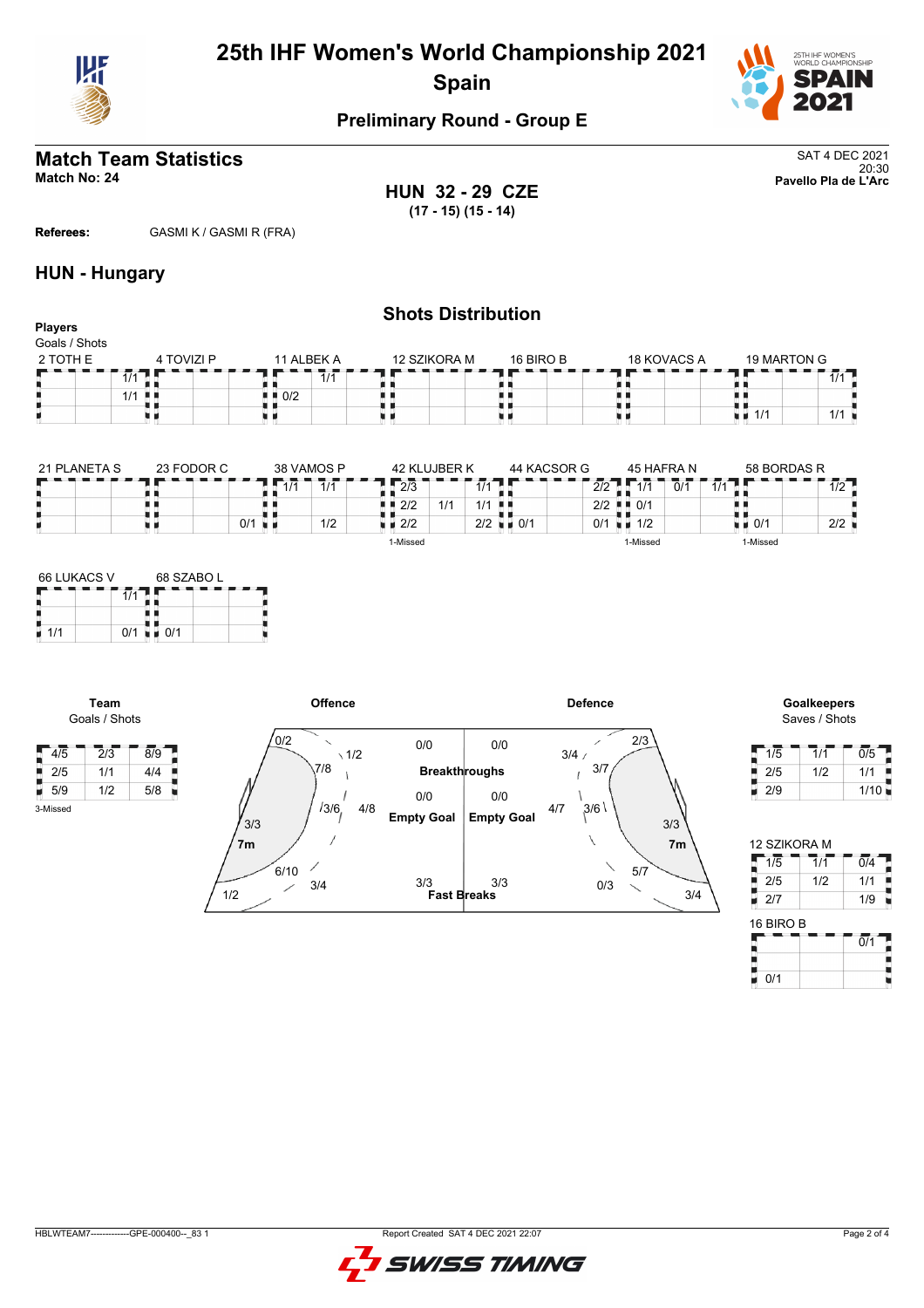



# **Match Team Statistics**<br>Match No: 24<br>Pavello Pla de L'Arc

**HUN 32 - 29 CZE (17 - 15) (15 - 14)**

20:30 **Match No: 24 Pavello Pla de L'Arc**

**Referees:** GASMI K / GASMI R (FRA)

### **CZE - Czech Republic**

|                 | <b>Players</b>           | <b>Shots</b><br><b>Offence</b> |          |       |      |      |                |           |           |    | <b>Defence</b> |                | <b>Penalties</b> |  |         |                | <b>TP</b> |  |       |
|-----------------|--------------------------|--------------------------------|----------|-------|------|------|----------------|-----------|-----------|----|----------------|----------------|------------------|--|---------|----------------|-----------|--|-------|
| No.             | <b>Name</b>              | G/S                            | %        | 6m    | Wing | 9m   | 7 <sub>m</sub> | <b>FB</b> | <b>BT</b> | EG | AS             | TF             | ST               |  | BS   YC | 2Min   RC BC   |           |  |       |
|                 | <b>REZACOVA Karin</b>    |                                |          |       |      |      |                |           |           |    |                |                |                  |  |         |                |           |  | 15:52 |
| 3               | KNEDLIKOVA Jana          | 2/3                            | 67       |       | 2/3  |      |                |           |           |    |                |                |                  |  |         |                |           |  | 18:35 |
| 13              | POLASKOVA Silvie         |                                |          |       |      |      |                |           |           |    |                |                |                  |  |         |                |           |  |       |
| 14              | KORDOVSKA Kamila         | 3/4                            | 75       | 1/2   |      | 1/1  |                | 1/1       |           |    | 7              | 1              |                  |  |         |                |           |  | 52:23 |
| 20              | ANDRASKOVA Veronika      |                                |          |       |      |      |                |           |           |    |                |                |                  |  |         |                |           |  | 7:16  |
| 21              | MIKULASKOVA Veronika     | 0/1                            | $\Omega$ | 0/1   |      |      |                |           |           |    | $\overline{A}$ |                |                  |  |         |                |           |  | 35:14 |
| 22              | <b>HURYCHOVA Marketa</b> | 2/7                            | 29       | 1/3   |      | 1/4  |                |           |           |    | $\overline{7}$ |                |                  |  |         |                |           |  | 27:27 |
| 29              | STRISKOVA Adela          |                                |          |       |      |      |                |           |           |    |                |                |                  |  |         |                |           |  | 10:41 |
| 33 <sub>1</sub> | KUDLACKOVA Petra         |                                |          |       |      |      |                |           |           |    |                |                |                  |  |         |                |           |  | 42:12 |
| 34              | <b>FRANKOVA Julie</b>    |                                |          |       |      |      |                |           |           |    |                |                |                  |  |         |                |           |  | 4:16  |
| 44              | ZACHOVA Dominika         | 4/4                            | 100      |       | 1/1  |      | 3/3            |           |           |    |                |                |                  |  |         |                |           |  | 39:08 |
| 48              | <b>KOVAROVA Sara</b>     | 2/4                            | 50       | 2/4   |      |      |                |           |           |    | 2              | 5              |                  |  |         |                |           |  | 20:11 |
| 51              | JERABKOVA Marketa        | 10/15                          | 67       | 5/6   |      | 5/9  |                |           |           |    | 4              |                |                  |  |         |                |           |  | 46:45 |
| 67              | <b>MALA Veronika</b>     | 4/5                            | 80       |       | 2/3  |      |                | 2/2       |           |    |                |                |                  |  |         |                |           |  | 49:19 |
| 75              | <b>HOLANOVA Michaela</b> | 2/3                            | 67       | 2/3   |      |      |                |           |           |    | 3              | $\overline{2}$ |                  |  |         |                |           |  | 46:47 |
| 96              | CHOLEVOVA Charlotte      | 0/1                            | $\Omega$ | 0/1   |      |      |                |           |           |    |                |                |                  |  |         |                |           |  | 3:54  |
|                 | Bench/Team               |                                |          |       |      |      |                |           |           |    | $\overline{1}$ |                |                  |  |         |                |           |  |       |
|                 | <b>Totals</b>            | 29/47                          | 62       | 11/20 | 5/7  | 7/14 | 3/3            | 3/3       |           |    | 26             | 12             | 2                |  | 2       | $\overline{2}$ |           |  |       |

|           | <b>Goalkeepers</b>  | <b>Total Shots</b> |    | 6m Shots |    | <b>Wing Shots</b> |     | 9m Shots |    | 7m Shots |   | <b>Fast Breaks</b> |   | <b>Breakthroughs</b> |   |
|-----------|---------------------|--------------------|----|----------|----|-------------------|-----|----------|----|----------|---|--------------------|---|----------------------|---|
| <b>No</b> | <b>Name</b>         | S/S                | %. | S/S      | %  | S/S               | %   | S/S      | ℅  | S/S      | % | S/S                | % | S/S                  | % |
|           | I REZACOVA Karin    | 7/15               | 17 | 4/7      | 57 | 2/3               | 67  | 1/4      | 25 | 0/1      |   |                    |   |                      |   |
|           | 33 KUDLACKOVA Petra | 7/31               | 23 | 3/17     | 18 | 1/1               | 100 | 3/8      | 38 | 0/2      |   | 0/3                |   |                      |   |
|           | <b>Totals</b>       | 14/46              | 30 | 7/24     | 29 | 3/4               | 75  | 4/12     | 33 | 0/3      |   | 0/3                |   |                      |   |

| <b>Team Shots</b>      | Goals | <b>Saves</b> | <b>Missed</b> | Post | <b>Blocked</b> | Total | %   |
|------------------------|-------|--------------|---------------|------|----------------|-------|-----|
| 6m Shots               | 11    | 4            | ິ<br>J        |      |                | 20    | 55  |
| <b>Wing Shots</b>      | 5     |              |               |      |                |       | 71  |
| 9m Shots               |       | 4            |               | າ    |                | 14    | 50  |
| 7m Shots               | 3     |              |               |      | N/A            | 3     | 100 |
| <b>Fast Breaks</b>     | 3     |              |               |      |                | 3     | 100 |
| <b>Breakthroughs</b>   |       |              |               |      |                |       |     |
| <b>Empty Net Goals</b> |       | N/A          |               |      |                |       |     |
| <b>Totals</b>          | 29    | 9            |               | 2    | ◠              | 47    | 62  |

**Number of Attacks:** 57, **Scoring Efficiency:** 51%